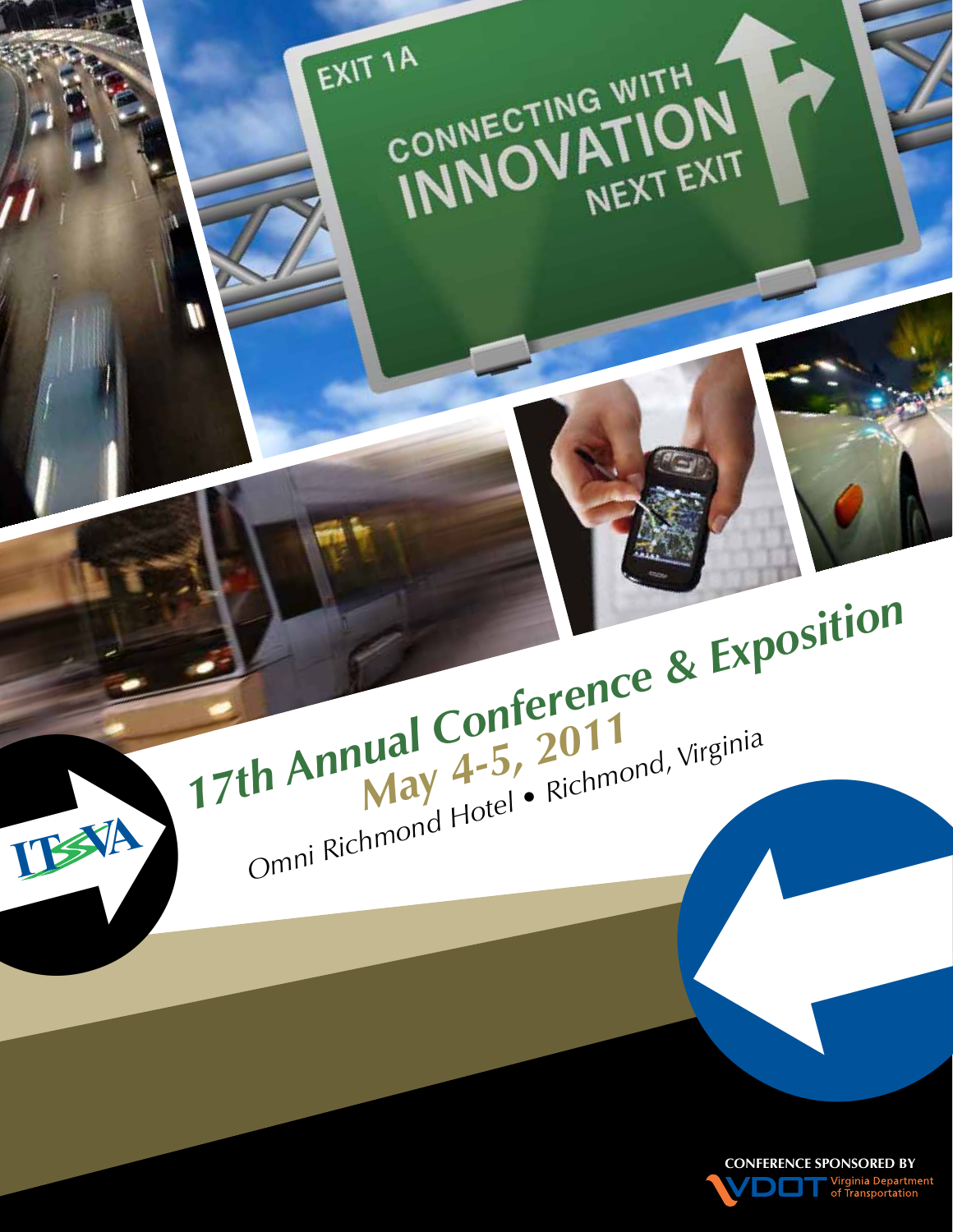Whether you're a history enthusiast, a shopaholic or an art aficionado, Richmond has something you'll love. And at the Omni Richmond Hotel, you'll be close to everything.

RICHMOND HOTEL

Discover early American history with a tour of the nearby plantations or a stroll down Monument Avenue. When it comes to culture, Richmond offers numerous museums, art galleries and fine dining. The hotel is also located adjacent to Shockoe slip, offering an eclectic mix of shopping. Thrill seekers will enjoy nearby theme parks or NASCAR races.

Other Richmond attractions include the Virginia Museum of Fine Arts, the Lewis Ginter Botanical Garden (with more than 40 acres of spectacular gardens), Hanover Tavern,

Chesterfield Museum Complex and the Library of Virginia (featuring an original copy of the Bill of Rights).

**A block of rooms has been reserved for the nights of Tuesday, May 3rd and Wednesday, May 4th**. In order to receive the special convention rate of \$149/night, please call the OMNI directly at 1-800-THE-OMNI (1-800-843-6664) to make your reservations. Ask for the Intelligent Transportation Society of Virginia Room Block.

**There are a limited number of government per diem rooms available in the ITSVA room block for \$114/night.** *Government employees will be required to present a valid government issued ID upon arrival in order to receive this rate.*

# **To reserve your room contact the OMNI directly at 1-800-THE-OMNI**

**The ITSVA Room Block will be available until Wednesday, April 13, 2011 (or until the group block is sold-out, whichever comes first)**

### **DIRECTIONS to the OMNI RICHMOND HOTEL**

NORTH:From I-95 South take exit 74A onto I-195. Then take the Canal Street exit.\* SOUTH: From I-95 North take exit 74A onto I-195. Then take the Canal Street exit.\* EAST: From I-64 West take exit 190 merging onto I-95 south, then take exit 74A onto I-195. Exit at Canal Street.\* WEST: From I-64 East take exit 75 merging onto I-95 south, then take exit 74A onto I-195. Exit at Canal Street.\* *\* From Canal Street, turn right onto 10th Street. Turn right at the light onto Cary Street.*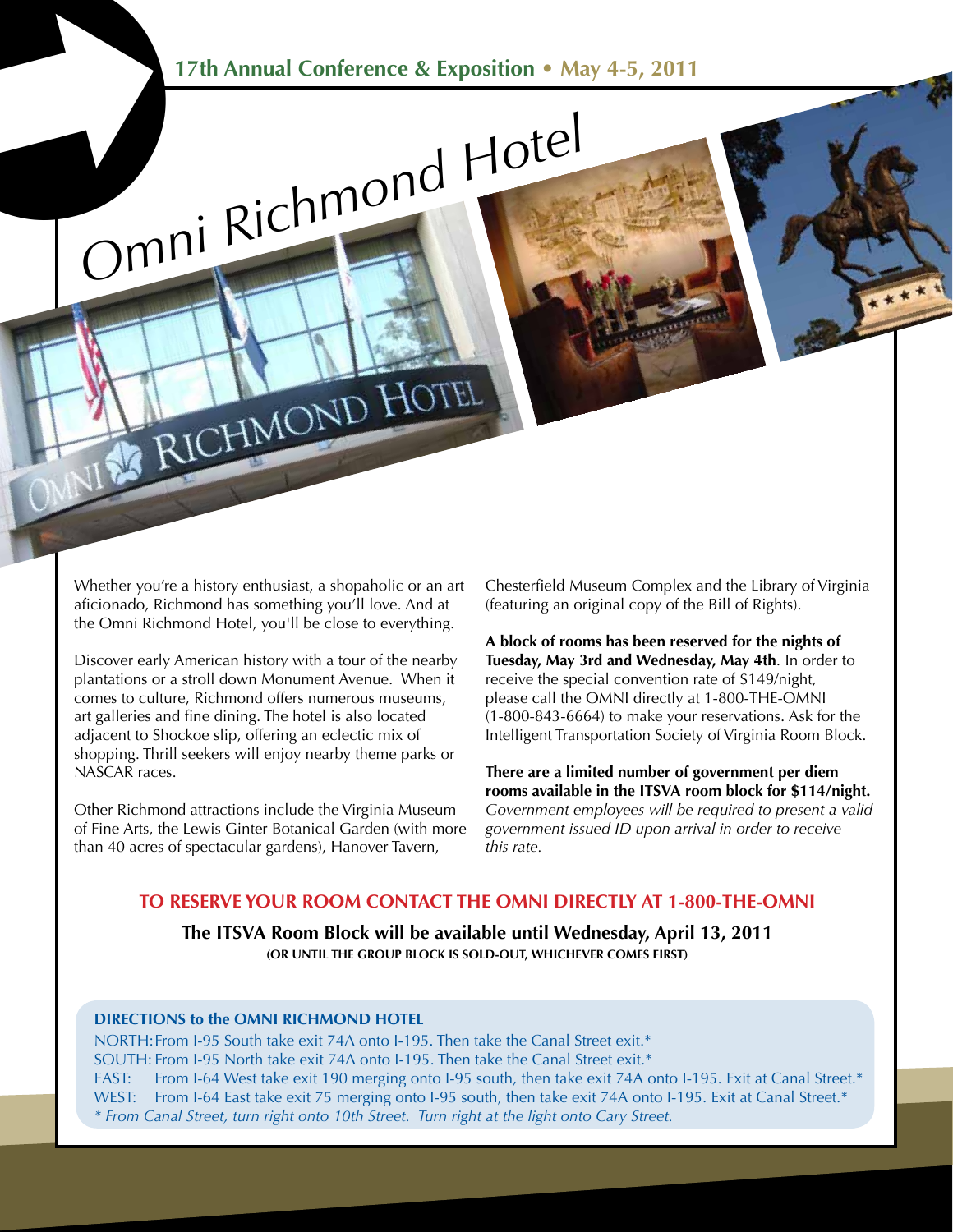# *Conference Agenda*

# **Wednesday, May 4, 2011**

# 9 AM – 10:30 AM

# **New Transportation Funding Sources for Virginia** *Moderator: Ken Jennings*

The 2011 General Assembly approved several initiatives that will provide a bright future for transportation funding, including creation of the Virginia Transportation Infrastructure Bank and authorizing the Commonwealth to issue up to \$1.1 billion in direct GARVEE bonds, using toll credits for the state match. Hear from key administrative and elected officials about how this will impact ITS in coming months.

# 10:45 AM – 12 Noon

# **Active Traffic Management** *Moderator: Moe Zarean*

Our speakers will relate basic concepts and applications of Active Traffic Management in Europe and the US to potential applications in Virginia that will improve both mobility and safety. Urban ATM strategies for congestion reduction as well as intercity and rural ATM strategies related to traffic and weather conditions will be presented, as well as a status report on VDOT's activities related to I-66 ATM. Our final presentation will introduce the concept of Active Transportation and Demand Management (ATDM) – an initiative that involves dynamic, proactive management of travel demand strategies.

# 12 NOON – 1:30 PM

# **Lunch**

# *Special Guest Speaker: Delegate, Joe T. May*

Delegate May is a Republican member of the Virginia House of Delegates currently representing the 33rd district made up of Clarke County and part of Loudoun County. He is also an engineer and inventor who holds over 20 patents in the fields of electrical and electronic engineering.

# 1:30 PM – 3 PM

# **Recent Developments in Integrated Freight Management** *Moderator: Ken Jennings*

Hear from members of Virginia's newly-formed Multimodal Strategic Transportation Planning Team, as well as representatives from the Port of Virginia, on new approaches to efficiently move freight along our nation's key transportation corridors.

## 3:30 PM – 5 PM **Transportation Safety**  *Moderator: Keith Jasper*

This session will consider how ITS technologies are addressing transportation safety, and explores how technology may be part of the problem. We'll cover findings of the 2010 ITS Deployment Tracking, and latest developments associated with vehicle

connectivity with the communications environment, as well as Virginia Tech's study on distracted driving.

# 5 PM – 5:15 PM

# **ITS Virginia Annual Business Meeting**

Includes both official business and presentations to the membership about activities over the past year and opportunities to get more involved.

6 PM – 7 PM

# **Reception**

DINNER ON YOUR OWN

# **Thursday, May 5, 2011**

# 8 AM – 9:15 AM

### **Planning the Way Forward** *Moderator: Cathy McGhee*

Highlighting long range transportation planning in Virginia, including VDOT's 6-Year Operations and Improvement Plan and DRPT's plans for transit improvements.

# 8 AM – 9:15 AM

### **Supporting Operations Through Data** *Moderator: Ken Earnest*

# 9:30 AM - 11 AM

# **Open Forum Discussion on Transit Technology** *Moderator: Mike Harris*

We invite an open discussion on transit technology. Last year we had a great session and this year with your participation we expect an even better forum!

# 9:30 AM - 11 AM

# **VDOT's New Customer Service Center** *Moderator: Robb Alexander*

In April 2010, VDOT opened a statewide Customer Service Center (CSC). A great deal of work went into the planning and development of this new operation. Hear about how VDOT analyzed business needs, developed technology solutions, and conducted stakeholder outreach. Lessons learned since start-up and the future of this customer service program will also be discussed.

*Register Online! www.itsva.org*

## 11 AM - 12:30 PM **Upcoming ITS Work in the Commonwealth** *Moderator: Greg Pieper*

Hear from key officials at VDOT and other state agencies about plans and initiatives for ITS in the Commonwealth for the remainder of 2011 and beyond.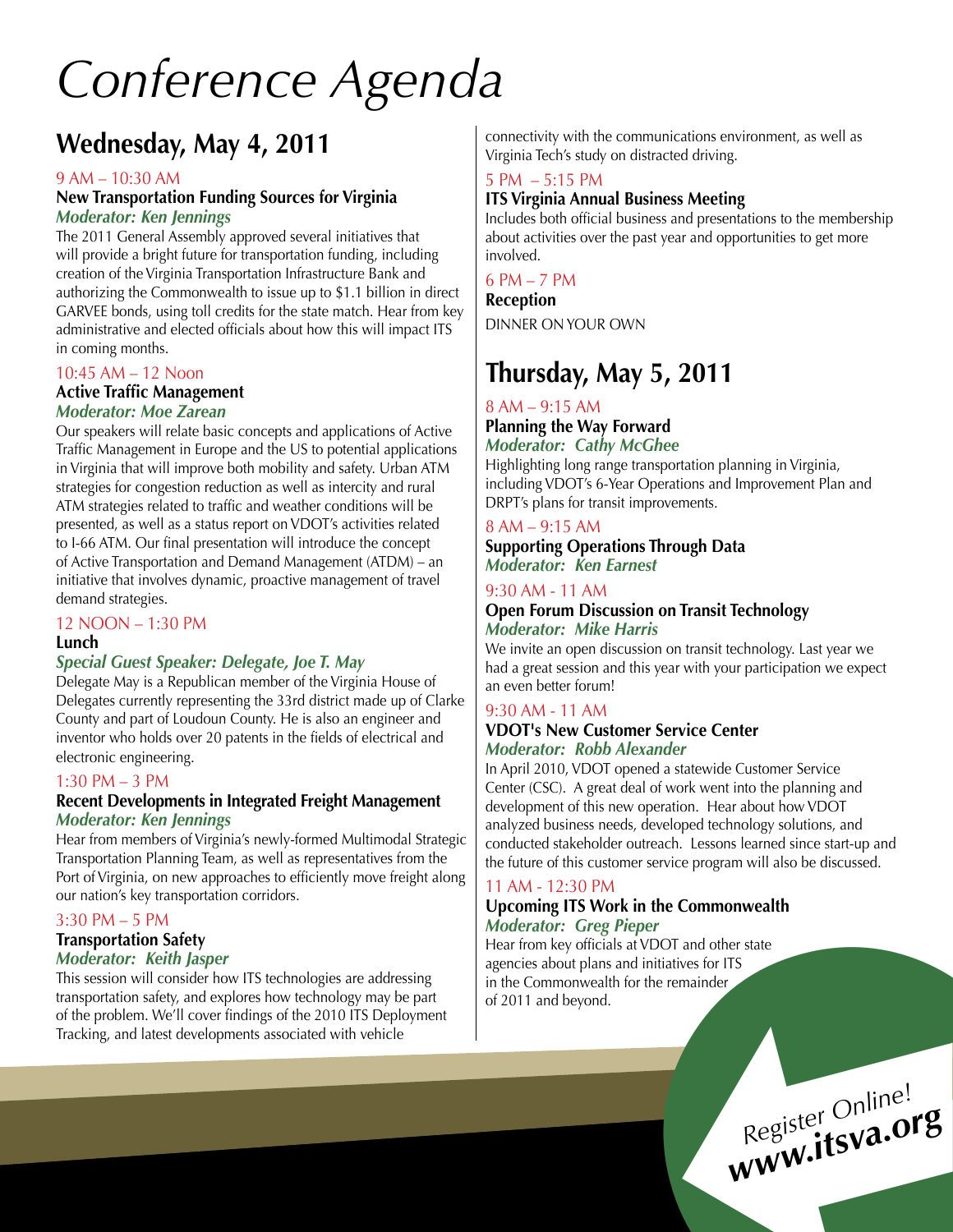# **CONFERENCE ATTENDEE REGISTRATION**

| <b>REGISTRATION</b>                                                                                                                                                                                                                        | FEE:  | NO. | <b>TOTAL</b>                      |
|--------------------------------------------------------------------------------------------------------------------------------------------------------------------------------------------------------------------------------------------|-------|-----|-----------------------------------|
| Member                                                                                                                                                                                                                                     | \$250 |     |                                   |
| Non-Member                                                                                                                                                                                                                                 | \$340 |     |                                   |
| Municipal or County Employee                                                                                                                                                                                                               | \$155 |     |                                   |
| Full-time Student                                                                                                                                                                                                                          | \$65  |     |                                   |
| VDOT Employee                                                                                                                                                                                                                              | N/A   |     |                                   |
| Full registration includes admittance to all educational sessions and the exhibit hall, continental<br>breakfast, lunch and reception on Wednesday, continental breakfast on Thursday and all<br>refreshment breaks.                       |       |     | <b>TOTAL ENCLOSED:</b><br>\$      |
| Name(s):<br><u> 1999 - Johann Stoff, deutscher Stoff, der Stoff, der Stoff, der Stoff, der Stoff, der Stoff, der Stoff, der S</u>                                                                                                          |       |     |                                   |
| Address: <u>Address: Address: Address: Address: Address: Address: Address: Address: Address: Address: Address: Address: Address: Address: Address: Address: Address: Address: Address: Address: Address: Address: Address: Addre</u>       |       |     |                                   |
|                                                                                                                                                                                                                                            |       |     |                                   |
|                                                                                                                                                                                                                                            |       |     |                                   |
| Full payment must accompany registration. No refunds will be given for registration<br>cancellations after April 20, 2011; substitutions are acceptable. For cancellation or<br>late registration, please call Amy Shaw at 434-977-3716 or |       |     |                                   |
| email amy.shaw@easterassociates.com.                                                                                                                                                                                                       |       |     | Register Online!<br>www.itsva.org |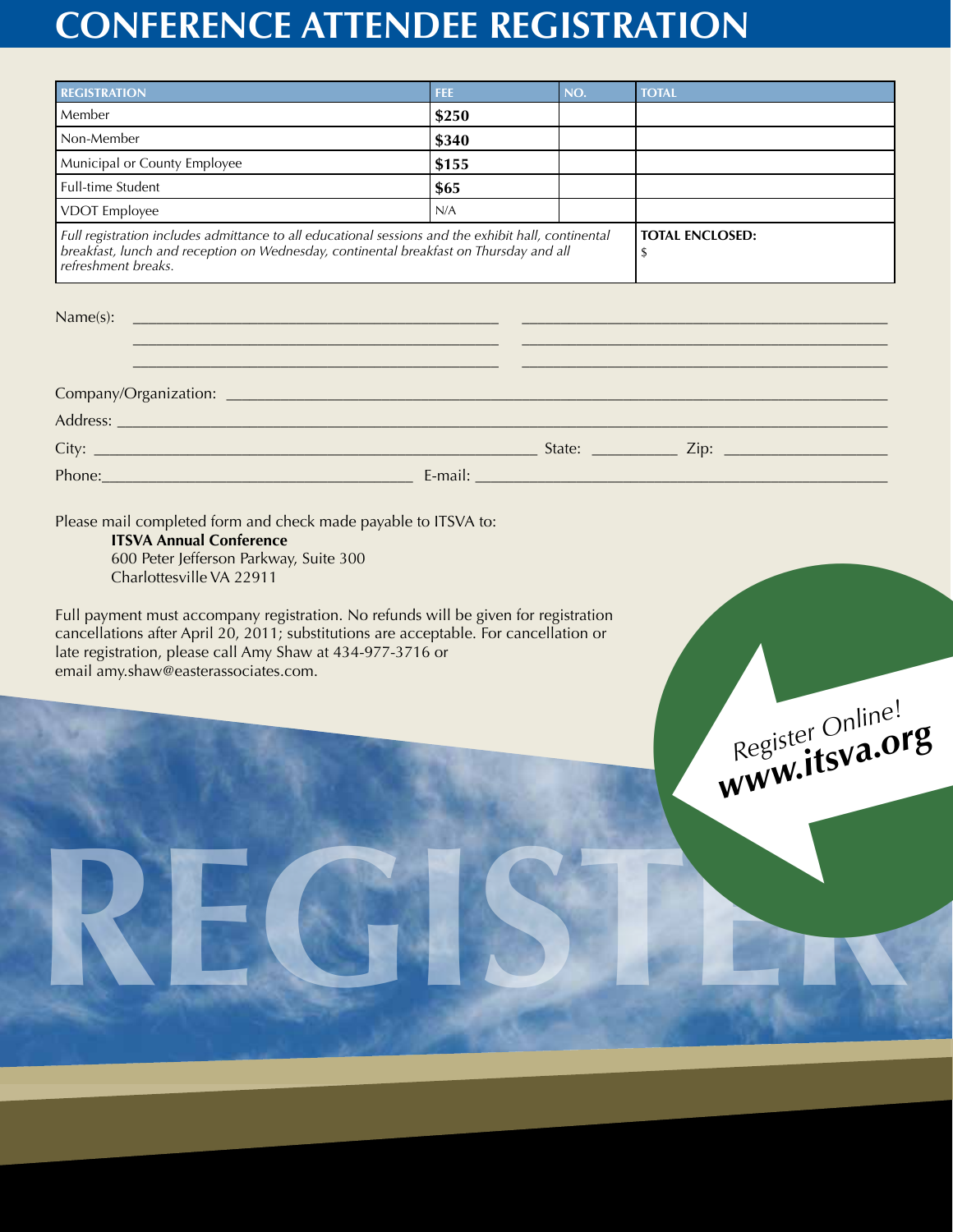

# **CONFERENCE SPONSOR REGISTRATION**

As a sponsor of the 17th Annual Conference & Exposition, your company will be showcased as an integral part of the entire conference experience.

All sponsoring companies will be recognized at the Annual Conference & Exposition and their logos will appear in the remaining issues of the 2011 ITSVA Newsletter.

Highly visible sponsorship opportunities can generate leads and help you achieve marketing and sales objectives. Sponsoring tote bags or conference giveaways also provides an effective way to put your name in front of the conference attendees. Please call Amy Shaw in the Association office if you are interested in sponsoring bags or giveaways for conference attendees*.*

| <b>SPONSORSHIP OPPORTUNITY</b>                                                                                                                                                                      | <b>PRICE</b>           | <b>TOTAL</b> |  |  |
|-----------------------------------------------------------------------------------------------------------------------------------------------------------------------------------------------------|------------------------|--------------|--|--|
| Wednesday Morning Refreshment-Three sponsorships available                                                                                                                                          | \$600                  |              |  |  |
| Wednesday Lunch-Three sponsorships available                                                                                                                                                        | \$850                  |              |  |  |
| Wednesday Afternoon Refreshment-Three sponsorships available                                                                                                                                        | \$700                  |              |  |  |
| Wednesday Reception*-Three sponsorships available                                                                                                                                                   | \$1,000                |              |  |  |
| Thursday Continental Breakfast-Two sponsorships available                                                                                                                                           | \$630                  |              |  |  |
| Thursday Morning Refreshment Break-Three sponsorships available                                                                                                                                     | \$700                  |              |  |  |
| Full Page Ad on Annual Conference Program Back Cover-One sponsorship available                                                                                                                      |                        |              |  |  |
| Full Page Ad on Annual Conference Program Inside Front Cover-One sponsorship available                                                                                                              | \$800                  |              |  |  |
| Each sponsorship includes one conference registration, signage and program recognition.<br>*Wednesday Reception sponsorship includes two conference registrations, signage and program recognition. | <b>TOTAL ENCLOSED:</b> |              |  |  |

|         | E-mail: The contract of the contract of the contract of the contract of the contract of the contract of the contract of the contract of the contract of the contract of the contract of the contract of the contract of the co |                                                                                                                                                                                                                                |
|---------|--------------------------------------------------------------------------------------------------------------------------------------------------------------------------------------------------------------------------------|--------------------------------------------------------------------------------------------------------------------------------------------------------------------------------------------------------------------------------|
| Signed: |                                                                                                                                                                                                                                | Date: the contract of the contract of the contract of the contract of the contract of the contract of the contract of the contract of the contract of the contract of the contract of the contract of the contract of the cont |

Please mail completed form and check (made payable to ITSVA) to:

### **ITSVA Annual Conference**

600 Peter Jefferson Parkway, Suite 300 Charlottesville VA 22911

Full payment must accompany registration. No refunds will be given for registration cancellations after April 20, 2011; substitutions are acceptable. For cancellation or late registration, please call Amy Shaw at 434-977-3716 or email amy.shaw@easterassociates.com.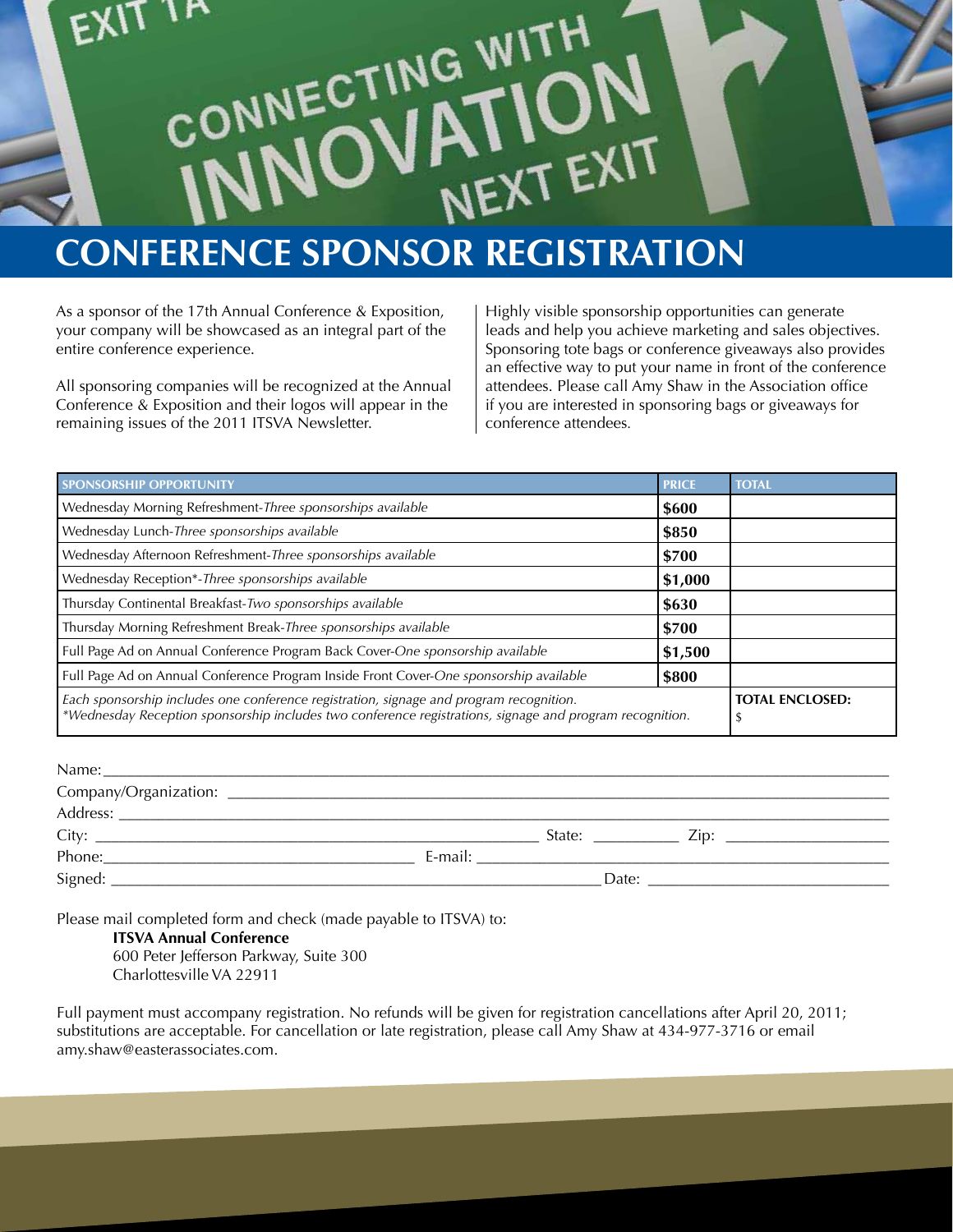# **CONFERENCE EXHIBITOR REGISTRATION**

# **Exposition hours for this year's conference are:**

- **• Wednesday, May 4th from 8 a.m. 7 p.m.**
- **• Thursday, May 5th from 7 a.m. 11 a.m.**
- **• In addition, the Continental breakfast on Thursday, all breaks, lunch and the reception on Wednesday are held in the Exhibit Hall.**

If you are a new exhibitor, please submit an exact company description, as it will be printed in the ITSVA Annual Conference & Exposition Program. Email descriptions to Amy Shaw, amy.shaw@easterassociates.com by April 20, 2011. Descriptions submitted after the deadline will not be guaranteed inclusion in the program.



| <b>EXHIBITOR DETAILS</b>                                                                                                                                                        | <b>PRICE</b>                         | <b>TOTAL</b> |
|---------------------------------------------------------------------------------------------------------------------------------------------------------------------------------|--------------------------------------|--------------|
| <b>Exhibitor Cost</b><br>Includes one full conference registration, one 6-foot draped table $&$ two chairs, booth pipe $&$<br>draping (black), signage and program recognition. | \$950 Members<br>\$1,355 Non-Members |              |
| <b>Additional Attendees</b><br>Special discounted exhibitor registration rate!                                                                                                  | \$150 Members<br>\$270 Non-Members   |              |
| Booth dimensions are 10' wide x 8 ' deep.<br>Set-up is from 7 p.m. - 10 p.m. on Tuesday and tear-down follows the morning break on Thursday at 10:30 a.m.                       | <b>TOTAL ENCLOSED:</b>               |              |
| Name:<br>Company/Organization:                                                                                                                                                  |                                      |              |

| Company/Organization.              |                                                                                                                                                                                                                                |                                                                                                                                                                                                                                                                                                                                                                                                                                                                                                                                                          |         |        |                                       |  |
|------------------------------------|--------------------------------------------------------------------------------------------------------------------------------------------------------------------------------------------------------------------------------|----------------------------------------------------------------------------------------------------------------------------------------------------------------------------------------------------------------------------------------------------------------------------------------------------------------------------------------------------------------------------------------------------------------------------------------------------------------------------------------------------------------------------------------------------------|---------|--------|---------------------------------------|--|
| Address:                           |                                                                                                                                                                                                                                |                                                                                                                                                                                                                                                                                                                                                                                                                                                                                                                                                          |         |        |                                       |  |
| City:                              |                                                                                                                                                                                                                                |                                                                                                                                                                                                                                                                                                                                                                                                                                                                                                                                                          |         | State: | Zip:                                  |  |
| Phone:                             |                                                                                                                                                                                                                                |                                                                                                                                                                                                                                                                                                                                                                                                                                                                                                                                                          | E-mail: |        |                                       |  |
| $\sim$ $-1$<br>$1 \cdot 1 \cdot$ . | and the contract of the contract of the contract of the contract of the contract of the contract of the contract of the contract of the contract of the contract of the contract of the contract of the contract of the contra | $\mathbf{1} \mathbf{1} \mathbf{1} \mathbf{1}$ $\mathbf{1} \mathbf{1} \mathbf{1} \mathbf{1} \mathbf{1} \mathbf{1} \mathbf{1} \mathbf{1} \mathbf{1} \mathbf{1} \mathbf{1} \mathbf{1} \mathbf{1} \mathbf{1} \mathbf{1} \mathbf{1} \mathbf{1} \mathbf{1} \mathbf{1} \mathbf{1} \mathbf{1} \mathbf{1} \mathbf{1} \mathbf{1} \mathbf{1} \mathbf{1} \mathbf{1} \mathbf{1} \mathbf{1} \mathbf{1} \mathbf{1} \mathbf{1} \$<br>$\mathbf{I}$ and $\mathbf{I}$ and $\mathbf{I}$ and $\mathbf{I}$ and $\mathbf{I}$ and $\mathbf{I}$ and $\mathbf{I}$ and $\mathbf{I}$ |         |        | the state of the contract and the the |  |

*"The exhibitor assumes the entire responsibility and liability for losses, damages and claims arising out of exhibitor's activities on the Hotel premises and will indemnify, defend and hold harmless the Hotel, its agents, servants and employees from any and all such losses, damages and claims."* Signed: \_\_\_\_\_\_\_\_\_\_\_\_\_\_\_\_\_\_\_\_\_\_\_\_\_\_\_\_\_\_\_\_\_\_\_\_\_\_\_\_\_\_\_\_\_\_\_\_\_\_\_\_\_\_\_\_\_\_\_\_\_\_\_ Date: \_\_\_\_\_\_\_\_\_\_\_\_\_\_\_\_\_\_\_\_\_\_\_\_\_\_\_\_\_\_\_

Please mail completed form and check (made payable to ITSVA) to:

# **ITSVA Annual Conference**

600 Peter Jefferson Parkway, Suite 300 Charlottesville VA 22911

Full payment must accompany registration. No refunds will be given for registration cancellations after April 20, 2011; substitutions are acceptable. For cancellation or late registration, please call Amy Shaw at 434-977-3716 or email amy.shaw@easterassociates.com.

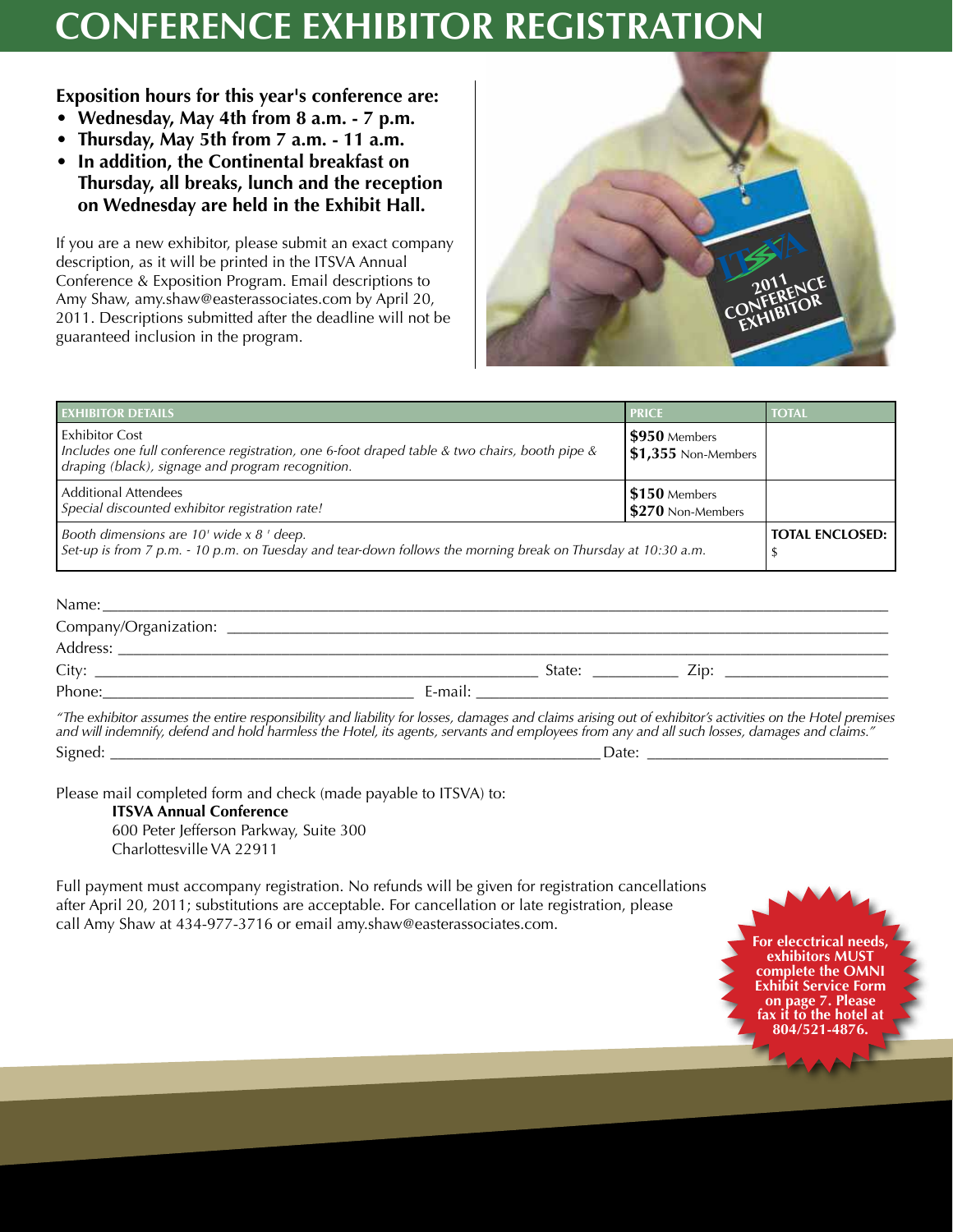# **OMNI Richmond Hotel Exhibit Service Form**

# **OMNI RICHMOND HOTEL Exhibitors MUST complete this form and fax it to the hotel at 804/521-4876.Exhibitor Service Form**

The Convention Services Department welcomes you to the Omni Richmond Hotel for your upcoming exhibit. The following should serve as a guideline of the services we offer and to provide you with a pleasant encounter at our hotel. All orders must be placed to the Convention Services Manager no later than two weeks prior to the event date. **Please include a**  *photo copy of your credit card, front and back,* **with the Exhibitor Services Form to confirm authorization for all services needed.**

### **CONFERENCE: ITS Virginia (ITSVA) 17th Annual Conference & Exhibition DATES: May 3 - 5, 2011**

| <b>Initial Set Up</b>                                              |                                    | <b>Price</b> | Per                   | <b>ORDER</b> |
|--------------------------------------------------------------------|------------------------------------|--------------|-----------------------|--------------|
| Number of 6 x 30 Skirted Tables Needed (Per Contract)              | \$                                 |              | 50.00 Per Table       | Provided by  |
| Set Up Charges (Per Contract)                                      |                                    |              | 50.00 Per Hour        | <b>ITSVA</b> |
| <b>Shipping</b>                                                    |                                    | <b>Price</b> | Per                   |              |
| $1-25$ lbs.                                                        |                                    |              | 10.00 Per Package     |              |
| 26-50 lbs.                                                         |                                    |              | 15.00 Per Package     |              |
| 51-100 lbs.                                                        |                                    |              | 25.00 Per Package     |              |
| 101-150 lbs.                                                       |                                    |              | 35.00 Per Package     |              |
| 151-200 lbs.                                                       |                                    |              | 55.00 Per Package     |              |
| Over 200 lbs.                                                      |                                    |              | 35.00 Per 100 lbs.    |              |
| Storage over 72 hours                                              |                                    |              | 15.00 Per Package/Day |              |
| All Packages should be addressed as follows:                       |                                    |              |                       |              |
| (Name of Company / Event)                                          | <b>Expected Delivery Date/Time</b> |              |                       |              |
| Omni Richmond Hotel                                                | Expected Pick Up Date/Time         |              |                       |              |
| 100 South 12th Street                                              | Company                            |              |                       |              |
| Richmond, Virginia 23219                                           |                                    |              |                       |              |
| Attention: (Your Name) & (Brie Tinsley, Conferences Services Mgr.) |                                    |              |                       |              |

*All exhibitors are responsible for arranging deliveries and pick ups, as well as their costs. Load In and Out of packages and exhibits are to be done at the hotel loading dock located at 12th and Canal Streets.*

| <b>Electrical</b>                                                                                                                     |                 |                  |                         |                    |
|---------------------------------------------------------------------------------------------------------------------------------------|-----------------|------------------|-------------------------|--------------------|
| Standard Service : 120 Volt, Single Phase, 60 cycle / 208 Volt, A.C., Single Phase, 60 cycle / 208 Volt, A.C., Single Phase, 60 cycle |                 |                  |                         |                    |
| <b>Electrical Service Connections:</b><br><b>Advance</b>                                                                              |                 |                  | <b>Floor</b>            |                    |
| <b>Description</b>                                                                                                                    | Order           |                  | Order                   | <b>ORDER</b>       |
| 0-500 Watts                                                                                                                           | \$20.00 per day |                  | \$30.00 per day         |                    |
| 501-1000 Watts                                                                                                                        | \$24.00 per day |                  | \$34.00 per day         |                    |
| 1001-1500 Watts                                                                                                                       | \$28.00 per day |                  | \$38.00 per day         |                    |
| 1501-2000 Watts                                                                                                                       |                 | \$32.00 per day  | \$42.00 per day         |                    |
| Each Additional 1000 Watts                                                                                                            |                 | \$10.00 per day  | \$20.00 per day         |                    |
| Drop Boxes Available (10 separate 20 amp circuits)                                                                                    |                 | \$150.00 per day | \$225.00 per day        |                    |
| Labor Fees**:                                                                                                                         |                 |                  |                         |                    |
| Monday - Friday 8:00am-4:00pm                                                                                                         | \$              |                  | <b>16.00 Per Hour</b>   |                    |
| Weekends, Holidays and Evenings                                                                                                       | \$              |                  | 24.00 Per Hour          |                    |
| **4 Hour minimum                                                                                                                      |                 |                  |                         |                    |
| <b>Miscellaneous Fees:</b>                                                                                                            |                 |                  |                         |                    |
| Power Cords                                                                                                                           | \$              |                  | 15.00 Per Cord/Per Day  |                    |
| **Prices are subject to a 21% Service Charge and 6% Sales Tax**                                                                       |                 |                  |                         |                    |
| <b>Telecommunication Associated Fees</b>                                                                                              |                 | <b>Price</b>     | Per                     | <b>ORDER</b>       |
| DID line (Excludes usage charges)                                                                                                     | \$              |                  | 125.00 Per Day/Per Line |                    |
| Local / Long Distance Phone Line (Excludes usage charges)                                                                             | \$              |                  | 125.00 Per Day/Per Line |                    |
| High Speed Internet Service (T1)                                                                                                      | \$              |                  | 350.00 Per Day          | <b>Provided by</b> |
| Coordinated through AVT                                                                                                               |                 |                  |                         | <b>ITSVA</b>       |
| <b>Audiovisual</b>                                                                                                                    |                 | <b>Price</b>     | Per                     | <b>ORDER</b>       |
| 40" Monitor                                                                                                                           | \$              |                  | 275.00 Per Day          |                    |
| Easels                                                                                                                                | \$              |                  | 10.00 Per Day           |                    |
| <b>AC Power Strip</b>                                                                                                                 | \$              |                  | 15.00 Per Cord/Per Day  |                    |
| Black Pipe and Drape (Adjustable panel 9'-16' high)                                                                                   | \$              |                  | 15.00 Per Foot/Per Day  |                    |
| Name                                                                                                                                  |                 |                  | Telephone               |                    |
| Company                                                                                                                               |                 |                  | Email                   |                    |
| <b>Bill To</b>                                                                                                                        |                 |                  |                         |                    |
| <b>Credit Card Number</b>                                                                                                             |                 |                  | Exp. Date               |                    |
|                                                                                                                                       |                 |                  |                         |                    |

Direct (804) 521-4847, Fax. (804) 344-7256, btinsley@omnihotels.com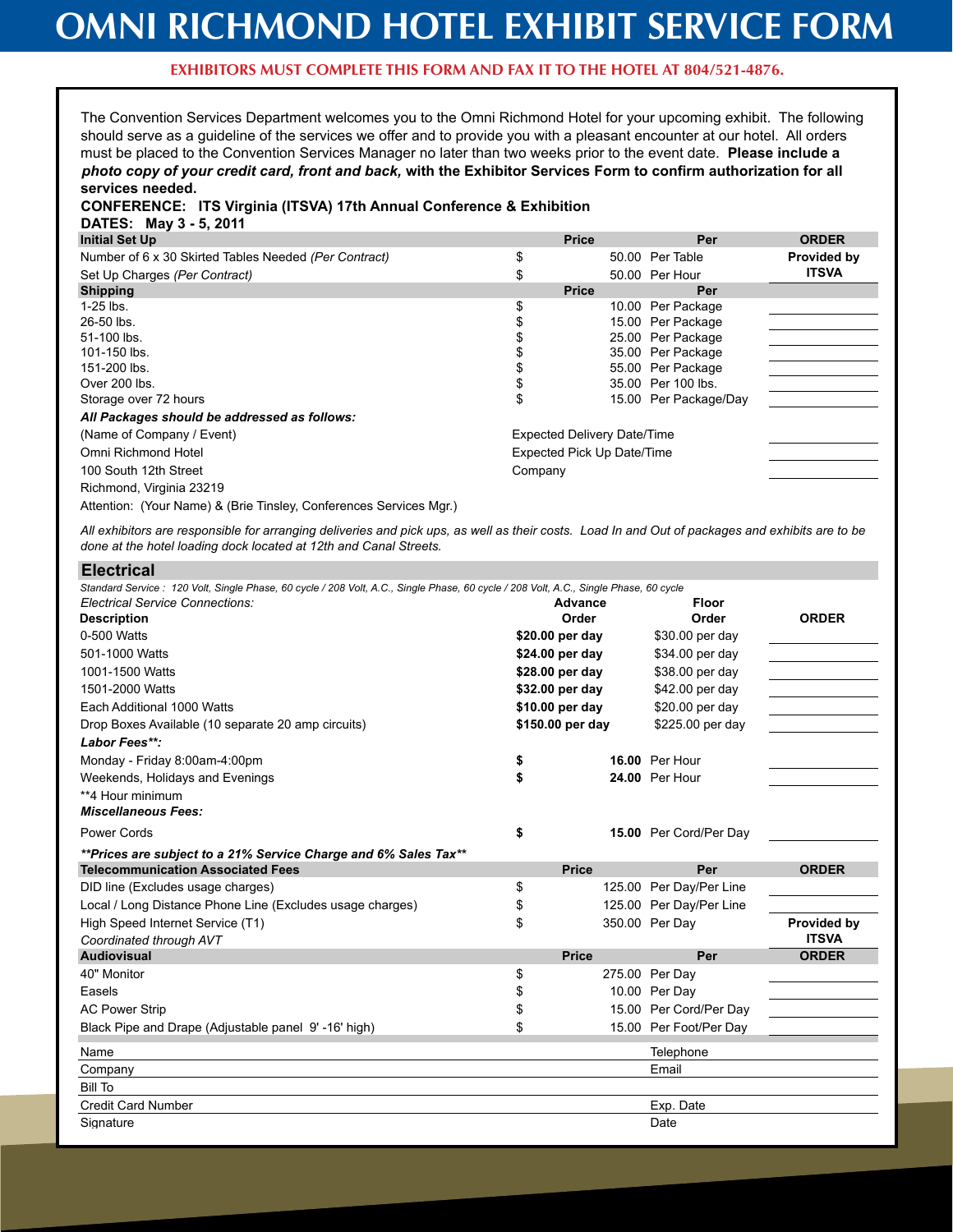

- **• Wednesday, May 4th from 8 a.m. 7 p.m.**
- **• Thursday, May 5th from 7 a.m. 11 a.m.**
- $\bullet$ **LOCATION:** James River Ballroom reception on Wednesday are held in the Exhibit Hall. • In addition, the Continental breakfast Thursday, all breaks, lunch and the